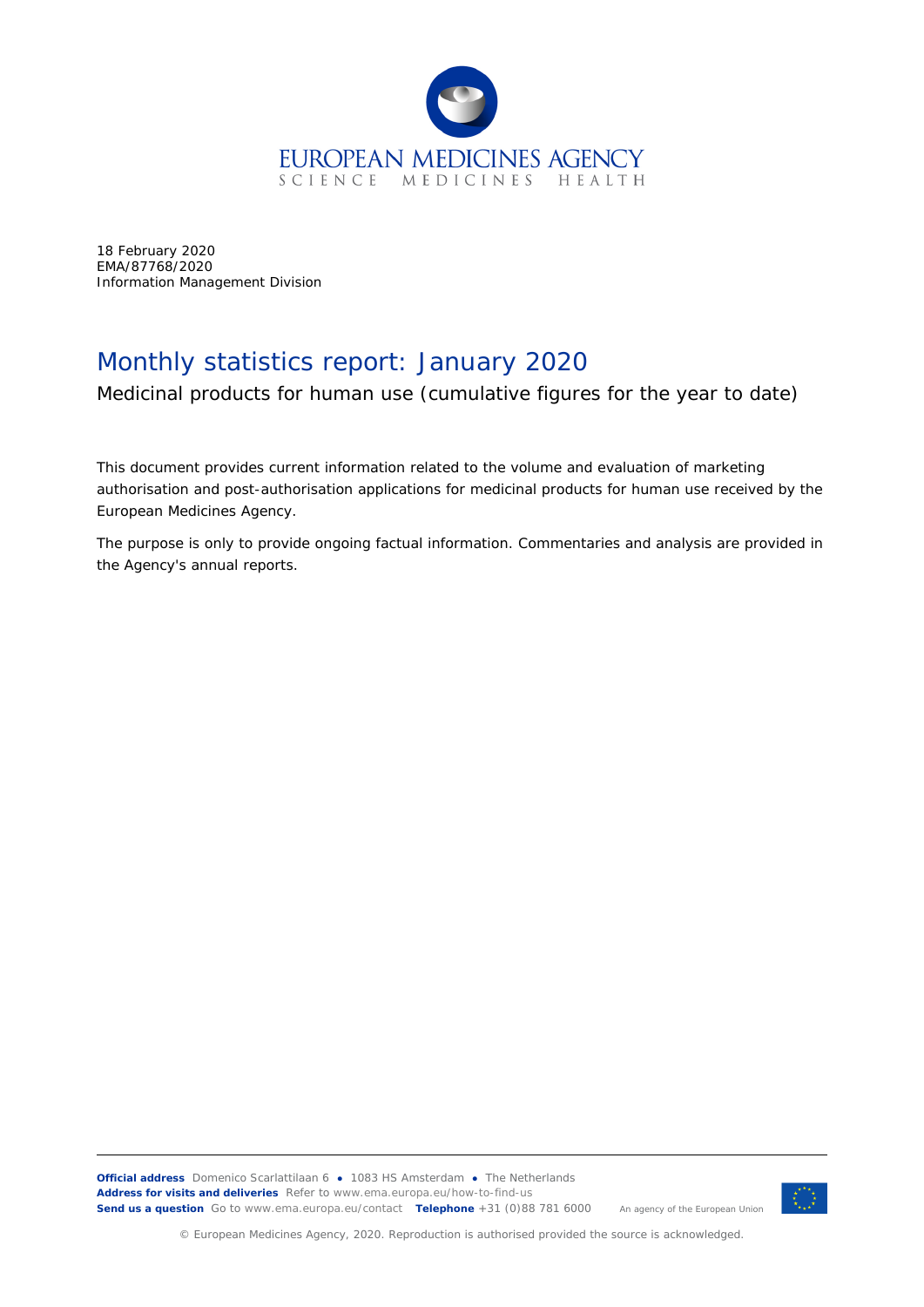|                                                                            | 2017           |              |                                                     | 2018     | 2019     |          | 2020 <sup>†</sup> |                |
|----------------------------------------------------------------------------|----------------|--------------|-----------------------------------------------------|----------|----------|----------|-------------------|----------------|
|                                                                            | <b>Started</b> | Finalised    | Started   Finalised   Started   Finalised   Started |          |          |          |                   | Finalised      |
| Non-orphan medicinal<br>products                                           |                |              |                                                     |          |          |          |                   |                |
| New products                                                               | 32             | 33           | 31                                                  | 34       | 33       | 31       | 9                 | 7              |
| Advanced-therapy medicinal<br>products                                     | $\Omega$       | $\mathbf{1}$ | 1                                                   | $\Omega$ | $\Omega$ | $\Omega$ | $\Omega$          | $\Omega$       |
| Paediatric-use (PUMA) products                                             | 2              | $\mathbf{1}$ | $\Omega$                                            | 2        | $\Omega$ | $\Omega$ | $\Omega$          | $\Omega$       |
| Well-established use, abridged,<br>hybrid and informed consent<br>products | 5              | 6            | 5                                                   | 6        | 12       | 8        | $\overline{4}$    | 1              |
| Generic products                                                           | 10             | 22           | 18                                                  | 9        | 17       | 15       | 1                 | $\overline{4}$ |
| Similar biological products                                                | 17             | 14           | 9                                                   | 15       | 13       | 5        | $\overline{2}$    | 1              |
| Sub-total product applications                                             | 66             | 77           | 64                                                  | 66       | 75       | 59       | 16                | 13             |
| Orphan medicinal products <sup>6</sup>                                     |                |              |                                                     |          |          |          |                   |                |
| New products                                                               | 19             | 20           | 17                                                  | 20       | 27       | 11       | 5                 | $\mathcal{P}$  |
| Advanced-therapy medicinal<br>products                                     | 4              | 1            | 2                                                   | 3        | 1        | 1        | 3                 | $\Omega$       |
| Total product applications                                                 | 89             | 98           | 83                                                  | 89       | 103      | 71       | 24                | 15             |

## **Table 1.** Pre-authorisation: Marketing-authorisation applications\*

Finalised applications exclude applications withdrawn prior to opinion.

 $<sup>†</sup>$  Figures for the current year are cumulative, year to date. Figures for preceding years are totals for the year.</sup>

◊ These figures reflect the orphan status of the medicinal products at the time of the CHMP opinion. EMA's Committee for Orphan Medicinal Products (COMP) then assesses whether the orphan designation should be maintained.



## **Marketing authorisation application evaluations started by type of application**

 $<sup>†</sup>$  Figures for the current year are cumulative, year to date. Figures for preceding years are totals for the year.</sup>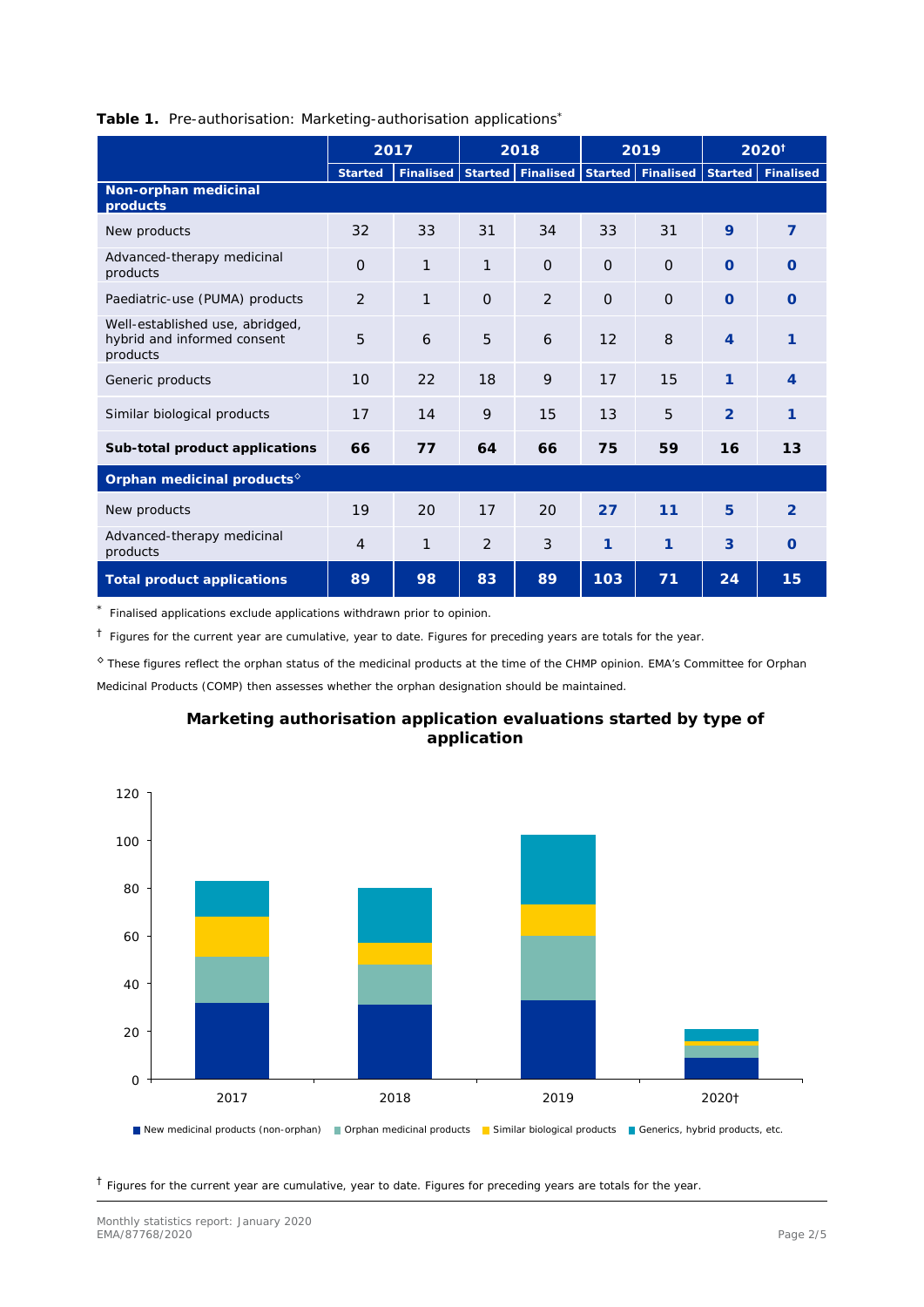| Table 2. Pre-authorisation: Outcome of the evaluation of marketing authorisation applications* |  |  |  |
|------------------------------------------------------------------------------------------------|--|--|--|
|                                                                                                |  |  |  |
|                                                                                                |  |  |  |

|                                                                    | 2017          | 2018           | 2017           | $2020^{\dagger}$ |
|--------------------------------------------------------------------|---------------|----------------|----------------|------------------|
| Positive opinions                                                  | 92            | 83             | 65             | 15               |
| Opinions recommending conditional<br>**<br>marketing authorisation | 3             | $\mathbf{1}$   | 8              | O                |
| Opinions under exceptional<br>**<br>circumstances                  | $\mathcal{P}$ | 3              |                | Ω                |
| Negative opinions                                                  | 6             | 6              | 6              | Ω                |
| Opinions after accelerated assessment**                            | 7             | $\overline{4}$ | 3              |                  |
| Applications withdrawn prior to opinion                            | 14            | 10             | 12             |                  |
| Re-examinations requested                                          | 5             | 5              | $\overline{4}$ | Ω                |
| Re-examination - Positive opinions                                 | O             |                |                |                  |

Applicants can request a re-examination. The first four rows present the outcome of the evaluation before a re-examination (or a re-consideration). The final row shows the number of changes from a negative to a positive opinion following a re-examination or a re-consideration.

\*\* Included in the figures for positive opinions.

 $<sup>†</sup>$  Figures for the current year are cumulative, year to date. Figures for preceding years are totals for the year.</sup>





 $<sup>†</sup>$  Figures for the current year are cumulative, year to date. Figures for preceding years are totals for the year.</sup>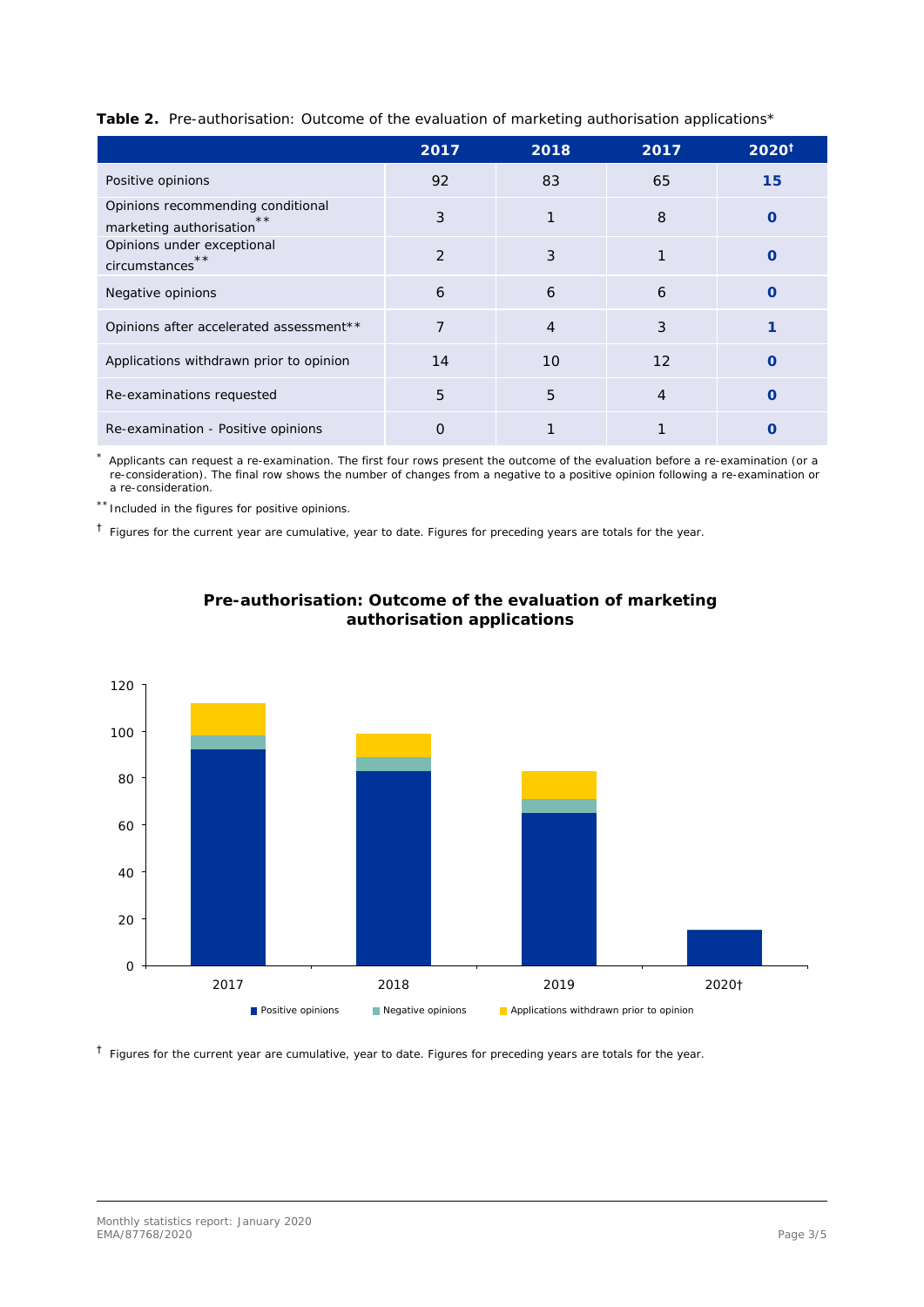## **Table 3.** Scientific services

|                                                                                                    | 2017          |                             | 2018     |          | 2019     |                     | $2020^{\dagger}$ |                   |  |
|----------------------------------------------------------------------------------------------------|---------------|-----------------------------|----------|----------|----------|---------------------|------------------|-------------------|--|
|                                                                                                    | Started       | Finalised Started Finalised |          |          |          | Started   Finalised |                  | Started Finalised |  |
| Compassionate-use opinions                                                                         | $\Omega$      | $\Omega$                    | $\Omega$ | $\Omega$ | $\Omega$ | $\Omega$            | $\Omega$         |                   |  |
| Art. 58 (WHO) scientific opinions                                                                  |               | $\Omega$                    | 1        |          | $\Omega$ | $\Omega$            | $\Omega$         |                   |  |
| Opinions on ancillary medicinal<br>substances in medical devices*                                  | $\mathcal{D}$ |                             | $\Omega$ | 1        | $\Omega$ | $\Omega$            | $\Omega$         |                   |  |
| Plasma master file<br>(includes initial certification, variations)<br>and annual re-certification) | 22            | 24                          | 19       | 18       | 17       | 21                  | $\Omega$         | 3                 |  |

\* Consultation in accordance with Council Directive 93/42/EEC concerning medical devices as amended by Directive 2000/70/EC as regards medical devices incorporating stable derivates of human blood or plasma and Directive 2001/14/EC.

† Figures for the current year are cumulative, year to date. Figures for preceding years are totals for the year.